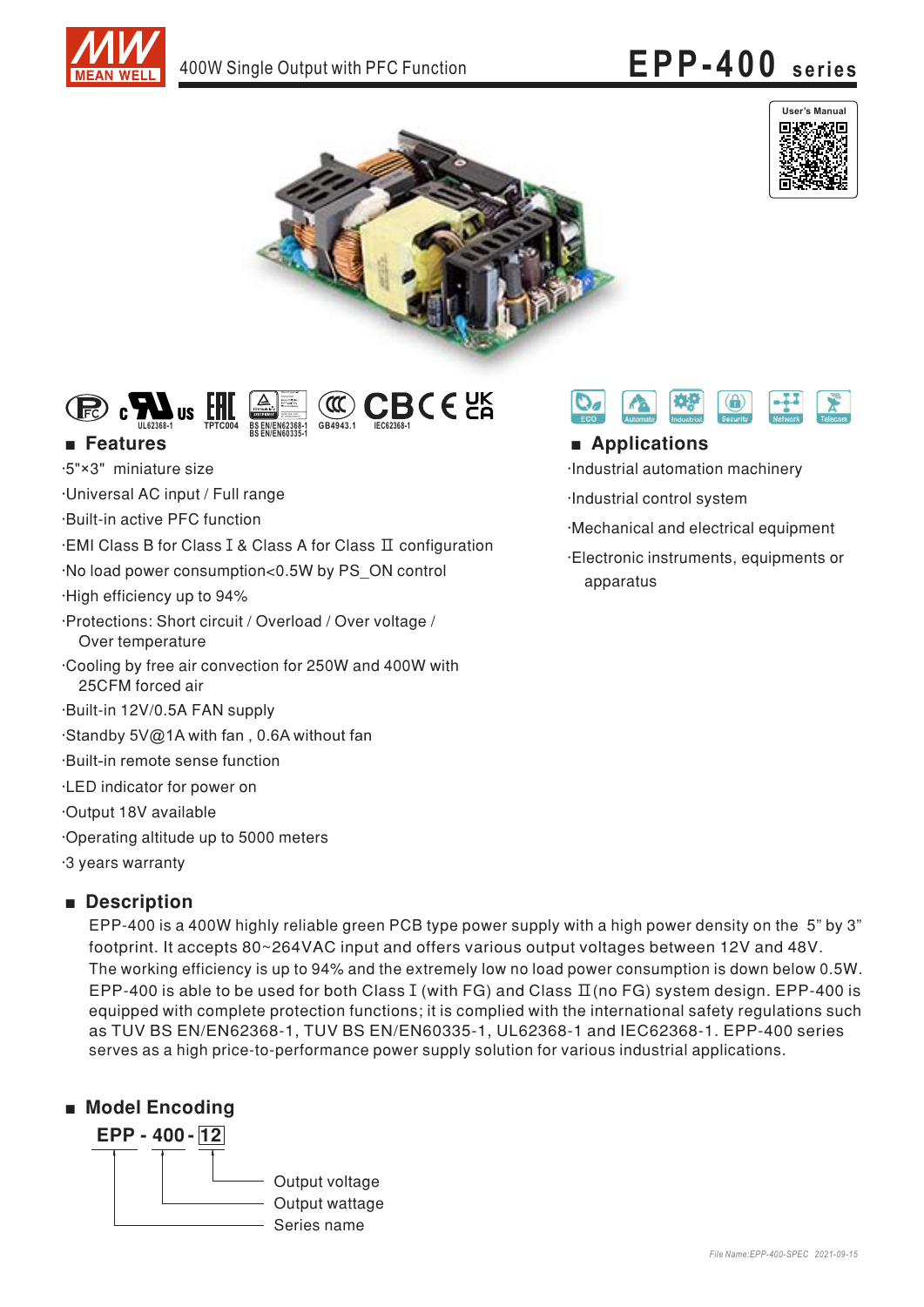

*File Name:EPP-400-SPEC 2021-09-15*

## **SPECIFICATION**

| <b>MODEL</b>                                                                    |                                                                                                     | EPP-400-12                                                                                                                         | EPP-400-15                                                                                                                                                                                                                                                                                                                                                                                                                                                                                                                                                                                                                                                                                                                                                                                                                                                                                                                                                                                                                                                                                                                                                                                                                      | EPP-400-18        | EPP-400-24     | EPP-400-27     | EPP-400-36        | EPP-400-48      |                |
|---------------------------------------------------------------------------------|-----------------------------------------------------------------------------------------------------|------------------------------------------------------------------------------------------------------------------------------------|---------------------------------------------------------------------------------------------------------------------------------------------------------------------------------------------------------------------------------------------------------------------------------------------------------------------------------------------------------------------------------------------------------------------------------------------------------------------------------------------------------------------------------------------------------------------------------------------------------------------------------------------------------------------------------------------------------------------------------------------------------------------------------------------------------------------------------------------------------------------------------------------------------------------------------------------------------------------------------------------------------------------------------------------------------------------------------------------------------------------------------------------------------------------------------------------------------------------------------|-------------------|----------------|----------------|-------------------|-----------------|----------------|
|                                                                                 | <b>DC VOLTAGE</b>                                                                                   |                                                                                                                                    | 12V                                                                                                                                                                                                                                                                                                                                                                                                                                                                                                                                                                                                                                                                                                                                                                                                                                                                                                                                                                                                                                                                                                                                                                                                                             | 15V               | <b>18V</b>     | <b>24V</b>     | 27V               | 36 <sub>V</sub> | 48V            |
|                                                                                 |                                                                                                     | 25CFM                                                                                                                              | 33.3A                                                                                                                                                                                                                                                                                                                                                                                                                                                                                                                                                                                                                                                                                                                                                                                                                                                                                                                                                                                                                                                                                                                                                                                                                           | 26.7A             | 22.3A          | 16.7A          | 14.9A             | 11.2A           | 8.4A           |
|                                                                                 | <b>CURRENT</b>                                                                                      | Convection 20.8A                                                                                                                   |                                                                                                                                                                                                                                                                                                                                                                                                                                                                                                                                                                                                                                                                                                                                                                                                                                                                                                                                                                                                                                                                                                                                                                                                                                 | 16.7A             | 13.9A          | 10.5A          | 9.3A              | 7A              | 5.3A           |
|                                                                                 | <b>RATED</b>                                                                                        | 25CFM                                                                                                                              | 399.6W                                                                                                                                                                                                                                                                                                                                                                                                                                                                                                                                                                                                                                                                                                                                                                                                                                                                                                                                                                                                                                                                                                                                                                                                                          | 400.5W            | 401.4W         | 400.8W         | 402.3W            | 403.2W          | 403.2W         |
|                                                                                 | <b>POWER</b>                                                                                        | Convection 249.6W                                                                                                                  |                                                                                                                                                                                                                                                                                                                                                                                                                                                                                                                                                                                                                                                                                                                                                                                                                                                                                                                                                                                                                                                                                                                                                                                                                                 | 250.5W            | 250.5W         | 252W           | 251.1W            | 252W            | 254.4W         |
|                                                                                 |                                                                                                     | RIPPLE & NOISE (max.) Note.2 120mVp-p                                                                                              |                                                                                                                                                                                                                                                                                                                                                                                                                                                                                                                                                                                                                                                                                                                                                                                                                                                                                                                                                                                                                                                                                                                                                                                                                                 | $150mVp-p$        | $180mVp-p$     | 200mVp-p       | 200mVp-p          | 250mVp-p        | 250mVp-p       |
| <b>OUTPUT</b>                                                                   | VOLTAGE ADJ. RANGE(MAIN OUTPUT) 11.4~12.6V                                                          |                                                                                                                                    |                                                                                                                                                                                                                                                                                                                                                                                                                                                                                                                                                                                                                                                                                                                                                                                                                                                                                                                                                                                                                                                                                                                                                                                                                                 | $14.3 - 15.8V$    | $17.1 - 18.9V$ | $22.8 - 25.2V$ | $25.6 - 28.4V$    | $34.2 - 37.8V$  | $45.6 - 50.4V$ |
|                                                                                 |                                                                                                     | <b>VOLTAGE TOLERANCE Note.3</b> $\pm 3.0\%$                                                                                        |                                                                                                                                                                                                                                                                                                                                                                                                                                                                                                                                                                                                                                                                                                                                                                                                                                                                                                                                                                                                                                                                                                                                                                                                                                 | ±3.0%             | ±3.0%          | ±2.0%          | ±1.0%             | ±1.0%           | ±1.0%          |
|                                                                                 | <b>LINE REGULATION</b>                                                                              |                                                                                                                                    | ±0.5%                                                                                                                                                                                                                                                                                                                                                                                                                                                                                                                                                                                                                                                                                                                                                                                                                                                                                                                                                                                                                                                                                                                                                                                                                           | ±0.5%             | ±0.5%          | ±0.5%          | ±0.5%             | ±0.5%           | ±0.5%          |
|                                                                                 | <b>LOAD REGULATION</b>                                                                              |                                                                                                                                    | ±1.0%                                                                                                                                                                                                                                                                                                                                                                                                                                                                                                                                                                                                                                                                                                                                                                                                                                                                                                                                                                                                                                                                                                                                                                                                                           | ±1.0%             | ±1.0%          | ±1.0%          | ±1.0%             | $±1.0\%$        | ±1.0%          |
|                                                                                 | <b>SETUP, RISE TIME</b>                                                                             |                                                                                                                                    | 1000ms, 30ms/230VAC<br>1500ms, 30ms/115VAC at full load                                                                                                                                                                                                                                                                                                                                                                                                                                                                                                                                                                                                                                                                                                                                                                                                                                                                                                                                                                                                                                                                                                                                                                         |                   |                |                |                   |                 |                |
|                                                                                 | <b>HOLD UP TIME (Typ.)</b>                                                                          |                                                                                                                                    | 16ms/230VAC<br>12ms/115VAC at full load                                                                                                                                                                                                                                                                                                                                                                                                                                                                                                                                                                                                                                                                                                                                                                                                                                                                                                                                                                                                                                                                                                                                                                                         |                   |                |                |                   |                 |                |
|                                                                                 |                                                                                                     | <b>VOLTAGE RANGE Note.4</b>                                                                                                        | $80 - 264$ VAC<br>$113 - 370VDC$                                                                                                                                                                                                                                                                                                                                                                                                                                                                                                                                                                                                                                                                                                                                                                                                                                                                                                                                                                                                                                                                                                                                                                                                |                   |                |                |                   |                 |                |
|                                                                                 | <b>FREQUENCY RANGE</b>                                                                              |                                                                                                                                    | $47 - 63$ Hz                                                                                                                                                                                                                                                                                                                                                                                                                                                                                                                                                                                                                                                                                                                                                                                                                                                                                                                                                                                                                                                                                                                                                                                                                    |                   |                |                |                   |                 |                |
|                                                                                 | <b>POWER FACTOR</b>                                                                                 |                                                                                                                                    | PF>0.94/230VAC PF>0.98/115VAC at full load                                                                                                                                                                                                                                                                                                                                                                                                                                                                                                                                                                                                                                                                                                                                                                                                                                                                                                                                                                                                                                                                                                                                                                                      |                   |                |                |                   |                 |                |
|                                                                                 | <b>EFFICIENCY (Typ.)</b>                                                                            |                                                                                                                                    | 91.5%                                                                                                                                                                                                                                                                                                                                                                                                                                                                                                                                                                                                                                                                                                                                                                                                                                                                                                                                                                                                                                                                                                                                                                                                                           | 92%               | 93%            | 93%            | 93.5%             | 93%             | 94%            |
| <b>INPUT</b>                                                                    |                                                                                                     |                                                                                                                                    | 4.2A/115VAC                                                                                                                                                                                                                                                                                                                                                                                                                                                                                                                                                                                                                                                                                                                                                                                                                                                                                                                                                                                                                                                                                                                                                                                                                     | 2.1A/230VAC       |                |                |                   |                 |                |
|                                                                                 | <b>AC CURRENT (Typ.)</b><br><b>INRUSH CURRENT (Typ.)</b>                                            |                                                                                                                                    | COLD START 40A/115VAC                                                                                                                                                                                                                                                                                                                                                                                                                                                                                                                                                                                                                                                                                                                                                                                                                                                                                                                                                                                                                                                                                                                                                                                                           |                   | 80A/230VAC     |                |                   |                 |                |
|                                                                                 | <b>LEAKAGE CURRENT</b>                                                                              |                                                                                                                                    |                                                                                                                                                                                                                                                                                                                                                                                                                                                                                                                                                                                                                                                                                                                                                                                                                                                                                                                                                                                                                                                                                                                                                                                                                                 |                   |                |                |                   |                 |                |
|                                                                                 |                                                                                                     |                                                                                                                                    | <0.75mA/240VAC                                                                                                                                                                                                                                                                                                                                                                                                                                                                                                                                                                                                                                                                                                                                                                                                                                                                                                                                                                                                                                                                                                                                                                                                                  |                   |                |                |                   |                 |                |
|                                                                                 | <b>OVERLOAD</b>                                                                                     |                                                                                                                                    | $105 \sim 135\%$ rated output power<br>Protection type : Hiccup mode, recovers automatically after fault condition is removed                                                                                                                                                                                                                                                                                                                                                                                                                                                                                                                                                                                                                                                                                                                                                                                                                                                                                                                                                                                                                                                                                                   |                   |                |                |                   |                 |                |
|                                                                                 |                                                                                                     |                                                                                                                                    |                                                                                                                                                                                                                                                                                                                                                                                                                                                                                                                                                                                                                                                                                                                                                                                                                                                                                                                                                                                                                                                                                                                                                                                                                                 | $16.5 \sim 19.5V$ |                | $26.4 - 31.2V$ |                   |                 |                |
| PROTECTION                                                                      | <b>OVER VOLTAGE</b>                                                                                 |                                                                                                                                    | $13.2 \approx 15.6V$                                                                                                                                                                                                                                                                                                                                                                                                                                                                                                                                                                                                                                                                                                                                                                                                                                                                                                                                                                                                                                                                                                                                                                                                            |                   | $19.8 - 23.4V$ |                | $29.7 \sim 35.1V$ | $39.6 - 46.8V$  | $52.8 - 62.4V$ |
|                                                                                 |                                                                                                     |                                                                                                                                    | Protection type : Shut down o/p voltage, re-power on to recover                                                                                                                                                                                                                                                                                                                                                                                                                                                                                                                                                                                                                                                                                                                                                                                                                                                                                                                                                                                                                                                                                                                                                                 |                   |                |                |                   |                 |                |
|                                                                                 | <b>OVER TEMPERATURE</b>                                                                             |                                                                                                                                    | Protection type : Shut down o/p voltage, recovers automatically after temperature goes down                                                                                                                                                                                                                                                                                                                                                                                                                                                                                                                                                                                                                                                                                                                                                                                                                                                                                                                                                                                                                                                                                                                                     |                   |                |                |                   |                 |                |
|                                                                                 | <b>5V STANDBY</b>                                                                                   |                                                                                                                                    | 5VSB: 5V@0.6A without fan, 1A with fan 25CFM; tolerance ±2%, ripple: 120mVp-p(max.)<br>12V@0.5A for driving a fan; tolerance ±10%                                                                                                                                                                                                                                                                                                                                                                                                                                                                                                                                                                                                                                                                                                                                                                                                                                                                                                                                                                                                                                                                                               |                   |                |                |                   |                 |                |
|                                                                                 | <b>FAN SUPPLY</b>                                                                                   | <b>FUNCTION PS-ON INPUT SIGNAL</b><br>Power on: PS-ON = "Hi" or " > $2 \sim 5V$ "; Power off: PS-ON = "Low" or " < $0 \sim 0.5V$ " |                                                                                                                                                                                                                                                                                                                                                                                                                                                                                                                                                                                                                                                                                                                                                                                                                                                                                                                                                                                                                                                                                                                                                                                                                                 |                   |                |                |                   |                 |                |
|                                                                                 | 500ms>PG>10ms; The TTL signal goes high with 10ms to 500ms delay after power set up; The TTL signal |                                                                                                                                    |                                                                                                                                                                                                                                                                                                                                                                                                                                                                                                                                                                                                                                                                                                                                                                                                                                                                                                                                                                                                                                                                                                                                                                                                                                 |                   |                |                |                   |                 |                |
|                                                                                 | <b>POWER GOOD / POWER FAIL</b>                                                                      |                                                                                                                                    | goes low at least 1ms before Vo below 90% of rated value                                                                                                                                                                                                                                                                                                                                                                                                                                                                                                                                                                                                                                                                                                                                                                                                                                                                                                                                                                                                                                                                                                                                                                        |                   |                |                |                   |                 |                |
| <b>WORKING TEMP.</b>                                                            |                                                                                                     |                                                                                                                                    | -30 ~ +70°C (Refer to "Derating Curve")                                                                                                                                                                                                                                                                                                                                                                                                                                                                                                                                                                                                                                                                                                                                                                                                                                                                                                                                                                                                                                                                                                                                                                                         |                   |                |                |                   |                 |                |
|                                                                                 | <b>WORKING HUMIDITY</b>                                                                             |                                                                                                                                    | 20~90% RH non-condensing                                                                                                                                                                                                                                                                                                                                                                                                                                                                                                                                                                                                                                                                                                                                                                                                                                                                                                                                                                                                                                                                                                                                                                                                        |                   |                |                |                   |                 |                |
|                                                                                 |                                                                                                     |                                                                                                                                    | STORAGE TEMP., HUMIDITY $-40 \sim +85^{\circ}$ C, 10 ~ 95% RH                                                                                                                                                                                                                                                                                                                                                                                                                                                                                                                                                                                                                                                                                                                                                                                                                                                                                                                                                                                                                                                                                                                                                                   |                   |                |                |                   |                 |                |
| <b>ENVIRONMENT</b>                                                              | <b>TEMP. COEFFICIENT</b>                                                                            |                                                                                                                                    | $\pm 0.03\%$ $\degree$ C (0 ~ 50 $\degree$ C)                                                                                                                                                                                                                                                                                                                                                                                                                                                                                                                                                                                                                                                                                                                                                                                                                                                                                                                                                                                                                                                                                                                                                                                   |                   |                |                |                   |                 |                |
|                                                                                 | <b>OPERATING ALTITUDE Note.7</b>                                                                    |                                                                                                                                    | 5000 meters                                                                                                                                                                                                                                                                                                                                                                                                                                                                                                                                                                                                                                                                                                                                                                                                                                                                                                                                                                                                                                                                                                                                                                                                                     |                   |                |                |                   |                 |                |
|                                                                                 | <b>VIBRATION</b>                                                                                    |                                                                                                                                    | $10 \sim 500$ Hz, 2G 10min./1cycle, 60min. each along X, Y, Z axes                                                                                                                                                                                                                                                                                                                                                                                                                                                                                                                                                                                                                                                                                                                                                                                                                                                                                                                                                                                                                                                                                                                                                              |                   |                |                |                   |                 |                |
|                                                                                 | <b>SAFETY STANDARDS</b>                                                                             |                                                                                                                                    | UL62368-1, TUV BS EN/EN62368-1, BS EN/EN60335-1, IEC62368-1, CCC GB4943.1, EAC TP TC 004 approved                                                                                                                                                                                                                                                                                                                                                                                                                                                                                                                                                                                                                                                                                                                                                                                                                                                                                                                                                                                                                                                                                                                               |                   |                |                |                   |                 |                |
|                                                                                 | <b>WITHSTAND VOLTAGE</b>                                                                            |                                                                                                                                    | I/P-FG:2KVAC<br>O/P-FG:0.5KVAC<br>$I/P$ -O/P:3KVAC                                                                                                                                                                                                                                                                                                                                                                                                                                                                                                                                                                                                                                                                                                                                                                                                                                                                                                                                                                                                                                                                                                                                                                              |                   |                |                |                   |                 |                |
| SAFETY &                                                                        |                                                                                                     | <b>ISOLATION RESISTANCE</b>                                                                                                        | I/P-O/P, I/P-FG:100M Ohms / 500VDC / 25°C/ 70% RH                                                                                                                                                                                                                                                                                                                                                                                                                                                                                                                                                                                                                                                                                                                                                                                                                                                                                                                                                                                                                                                                                                                                                                               |                   |                |                |                   |                 |                |
| EMC<br>(Note 5)                                                                 | <b>EMC EMISSION</b>                                                                                 |                                                                                                                                    | Compliance to BS EN/EN55032 (CISPR32) Class B, BS EN/EN61000-3-2,-3,CCC GB17625.1, GB/T9254, EAC TP TC 020                                                                                                                                                                                                                                                                                                                                                                                                                                                                                                                                                                                                                                                                                                                                                                                                                                                                                                                                                                                                                                                                                                                      |                   |                |                |                   |                 |                |
|                                                                                 | <b>EMC IMMUNITY</b>                                                                                 |                                                                                                                                    | Compliance to BS EN/EN61000-4-2,3,4,5,6,8,11, BS EN/EN55024, BS EN/EN61000-6-2, heavy industry level,<br>criteria A, EAC TP TC 020                                                                                                                                                                                                                                                                                                                                                                                                                                                                                                                                                                                                                                                                                                                                                                                                                                                                                                                                                                                                                                                                                              |                   |                |                |                   |                 |                |
|                                                                                 | <b>MTBF</b>                                                                                         |                                                                                                                                    | 194.1Khrs min.<br>MIL-HDBK-217F $(25^{\circ}C)$                                                                                                                                                                                                                                                                                                                                                                                                                                                                                                                                                                                                                                                                                                                                                                                                                                                                                                                                                                                                                                                                                                                                                                                 |                   |                |                |                   |                 |                |
| OTHERS                                                                          | <b>DIMENSION</b>                                                                                    |                                                                                                                                    | 127*76.2*35mm (L*W*H)                                                                                                                                                                                                                                                                                                                                                                                                                                                                                                                                                                                                                                                                                                                                                                                                                                                                                                                                                                                                                                                                                                                                                                                                           |                   |                |                |                   |                 |                |
|                                                                                 | <b>PACKING</b>                                                                                      |                                                                                                                                    | 0.39Kg; 36pcs/15Kg/0.96CUFT                                                                                                                                                                                                                                                                                                                                                                                                                                                                                                                                                                                                                                                                                                                                                                                                                                                                                                                                                                                                                                                                                                                                                                                                     |                   |                |                |                   |                 |                |
| <b>NOTE</b><br>(as available on http://www.meanwell.com)<br>than 2000m(6500ft). |                                                                                                     |                                                                                                                                    | 1. All parameters NOT specially mentioned are measured at 230VAC input, rated load and 25 of ambient temperature.<br>2. Ripple & noise are measured at 20MHz of bandwidth by using a 12" twisted pair-wire terminated with a 0.1uf & 47uf parallel capacitor.<br>3. Tolerance: includes set up tolerance, line regulation and load regulation.<br>4. Derating may be needed under low input voltages. Please check the derating curve for more details.<br>5. Touch current was measured from primary input to DC output.<br>6. The power supply is considered a component which will be installed into a final equipment. All the Class I (with FG) EMC test are been<br>executed by mounting the unit on a 360mm*360mm metal plate with 1mm of thickness. The Class $\Pi$ (without FG) EMC test is been<br>executed by mounting the unit on a 130mm*86.6mm metal plate with 1mm of thickness. final equipment must be re-confirmed that it still<br>meets EMC directives. For guidance on how to perform these EMC tests, please refer to "EMI testing of component power supplies."<br>7. The ambient temperature derating of 3.5°C/1000m with fanless models and of 5°C/1000m with fan models for operating altitude higher |                   |                |                |                   |                 |                |
|                                                                                 |                                                                                                     |                                                                                                                                    | X Product Liability Disclaimer: For detailed information, please refer to https://www.meanwell.com/serviceDisclaimer.aspx                                                                                                                                                                                                                                                                                                                                                                                                                                                                                                                                                                                                                                                                                                                                                                                                                                                                                                                                                                                                                                                                                                       |                   |                |                |                   |                 |                |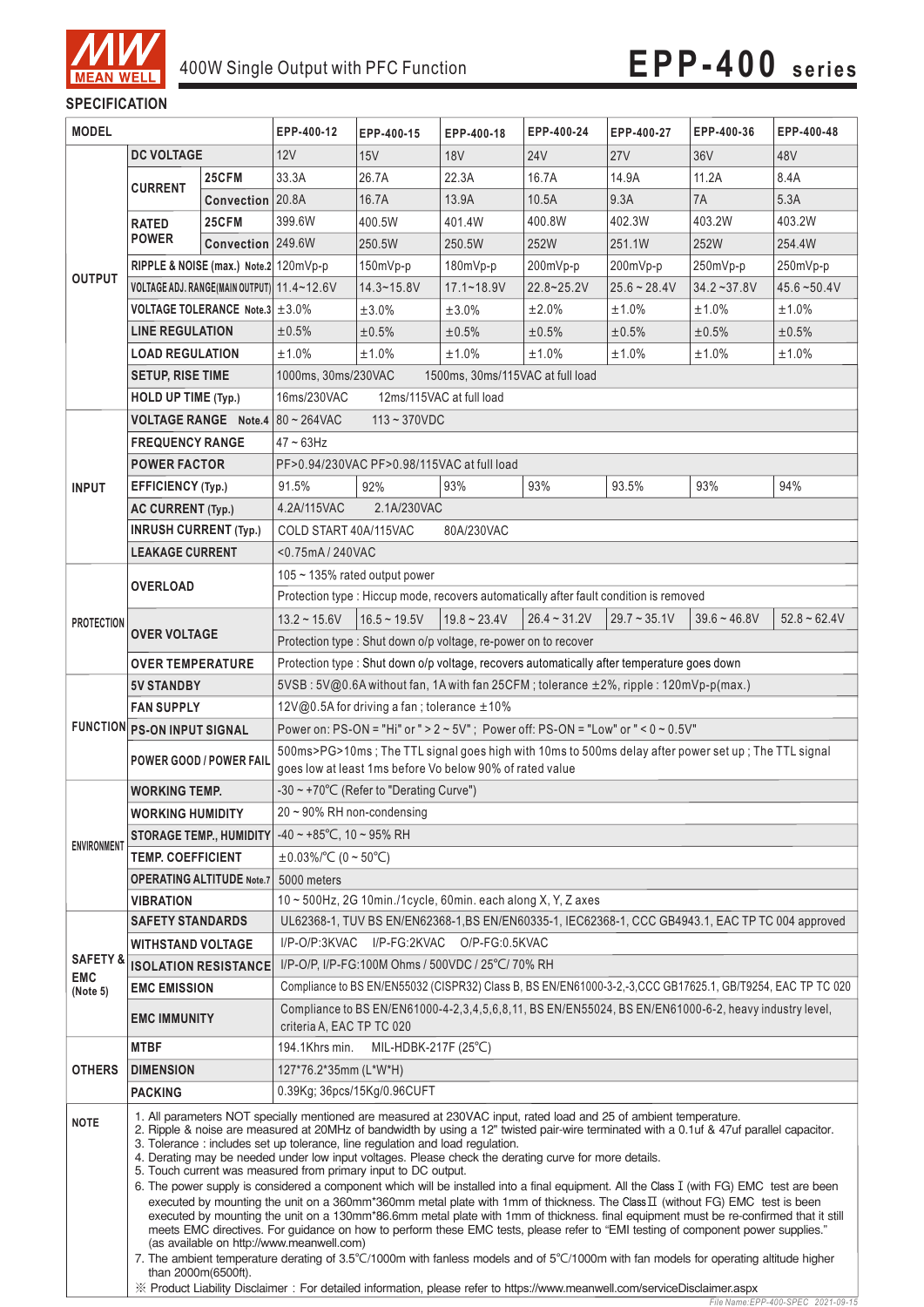

# 400W Single Output with PFC Function **EPP-400 series**



| Without Fan Watt | 250W |
|------------------|------|
| With Fan Watt    | 400W |